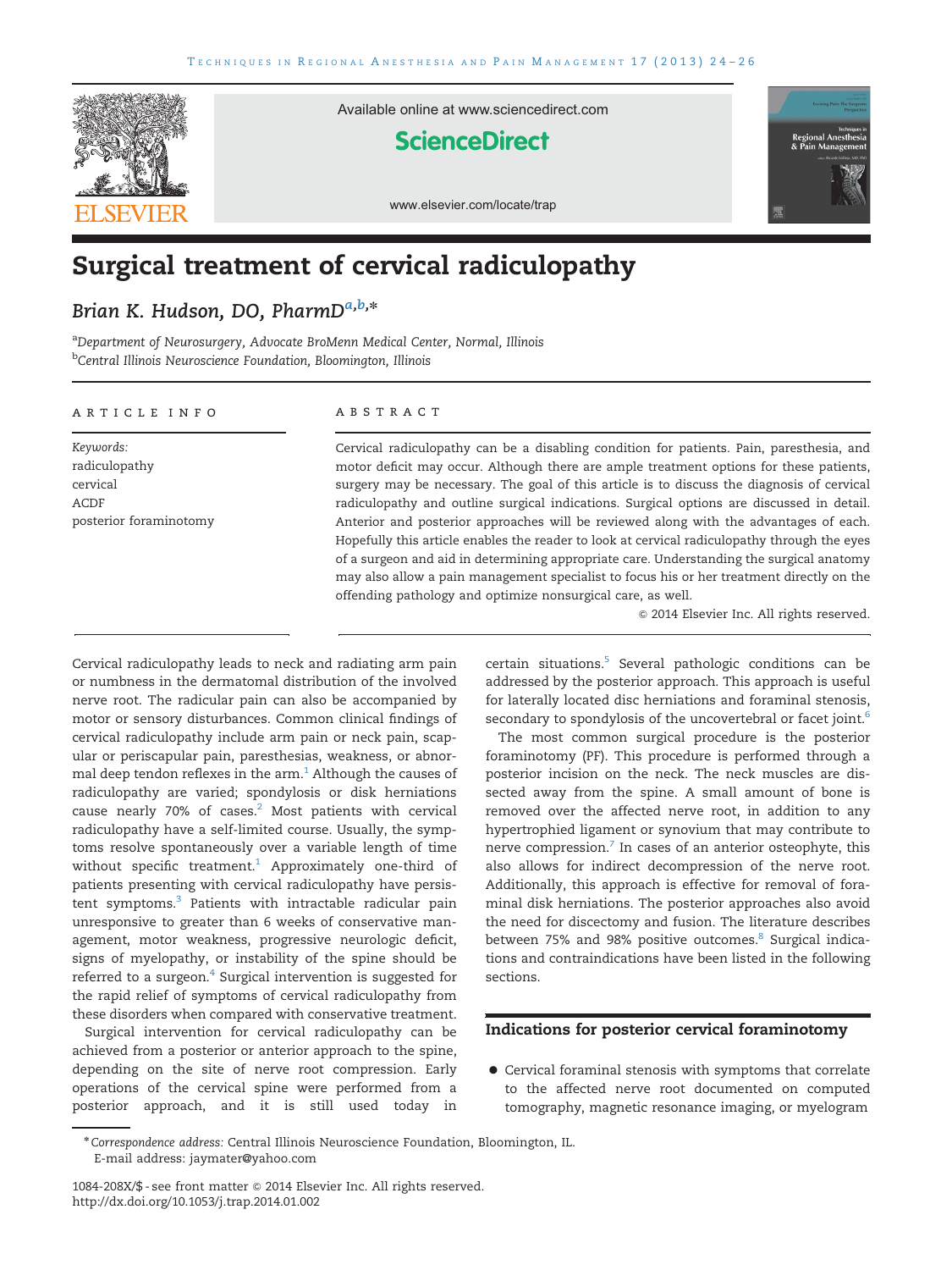- **•** Symptoms refractory to conservative treatments
- $\bullet$  No myelopathy

#### Contraindications for PF

- Significant kyphosis or mechanical instability at the level to be addressed
- Signs or symptoms of cervical myelopathy
- **•** Spinal cord compression on imaging studies
- Local skin infections
- Symptoms not referable to pathology seen on imaging
- Significant anteriorly located disk herniation compressing the nerve root

Posterior techniques have concerns of greater patient discomfort due to postoperative neck pain, longer hospital stays, and postlaminectomy deformities. Patients with evidence of cord compression secondary to cervical stenosis may require a full decompression and a mere foraminotomy would not be sufficient to adequately treat the pathology. Frequently, the choice of an anterior or posterior approach is a matter of surgeon preference and experience. In the last several decades, there has been a swing of the pendulum to the more commonly used anterior approach (Figure 1).



Fig. 1 – A cervical disc herniation at the C6-7 level. This patient presented with a left C7 radiculopathy. Owing to the laterality, this disc herniation could be removed by either an anterior or a posterior approach. This particular patient was treated with an anterior cervical discectomy and fusion.

The anterior approach to disc disease of the cervical spine was developed in the 1950s.<sup>9</sup> Anterior cervical discectomy and fusion (ACDF) is the preferred technique for addressing central disc herniations, bilateral radicular symptoms from osteophytes, or large lateralized disc herniations that may not be adequately or safely treated via a posterior approach. $10$ The anterior approach provides adequate decompression in cases of myelopathy and cord compression. ACDFs typically have good outcomes with relief of symptoms in up to 90% of patients with radiculopathy.<sup>[11](#page-2-0)</sup>

This procedure is performed with an incision placed off the midline of the anterior neck. Dissection is carried through a corridor between the carotid sheath, laterally, and trachea and esophagus, medially, to allow access the cervical spine. $12$ A discectomy is then performed, and removal of disk herniations and osteophytes is completed to decompress the affected nerves or central canal or both. The potential disadvantage of fusion is worsening of adjacent-level degeneration.<sup>13,14</sup> Surgical indications have been listed in the following section.

# Indications for ACDF

- Degenerative disk disease
- Spondylosis, soft disk herniation, degenerative deformity, and spinal stenosis
- **•** Instability
- Trauma and posttraumatic deformity
- **•** Neoplasia
- $\bullet$  Infection (ie, due to epidural abscess)

## Relative contraindications for ACDF

- Previous neck surgery
- History of neck radiation
- Symptoms inconsistent with imaging studies

When comparing both the techniques (ACDF vs PF) for the treatment of cervical radiculopathy, it is imperative to realize that anterior decompression (ACDF) typically involves fusion of the adjacent vertebrae whereas posterior decompression (PF) does not. The posterior approach is a motion-sparing technique that maintains spinal alignment and does not require a fusion.<sup>[8](#page-2-0)</sup> This may, in theory, reduce the incidence of adjacent-level degeneration. The anterior approach has known complications such as recurrent laryngeal nerve injury and dysphagia. However, these complications are usually temporary. No matter which technique is used, careful consideration of the patient's symptoms and imaging findings will determine the most appropriate approach.

The current guidelines suggest that either ACDF or PF for the treatment of single-level degenerative cervical radiculopathy secondary to foraminal soft disc herniation achieve comparably successful clinical outcomes. $1$  Patients with myelopathy or cord compression most likely require an anterior decompression. It is also recommended that surgical intervention should be considered for the rapid relief of